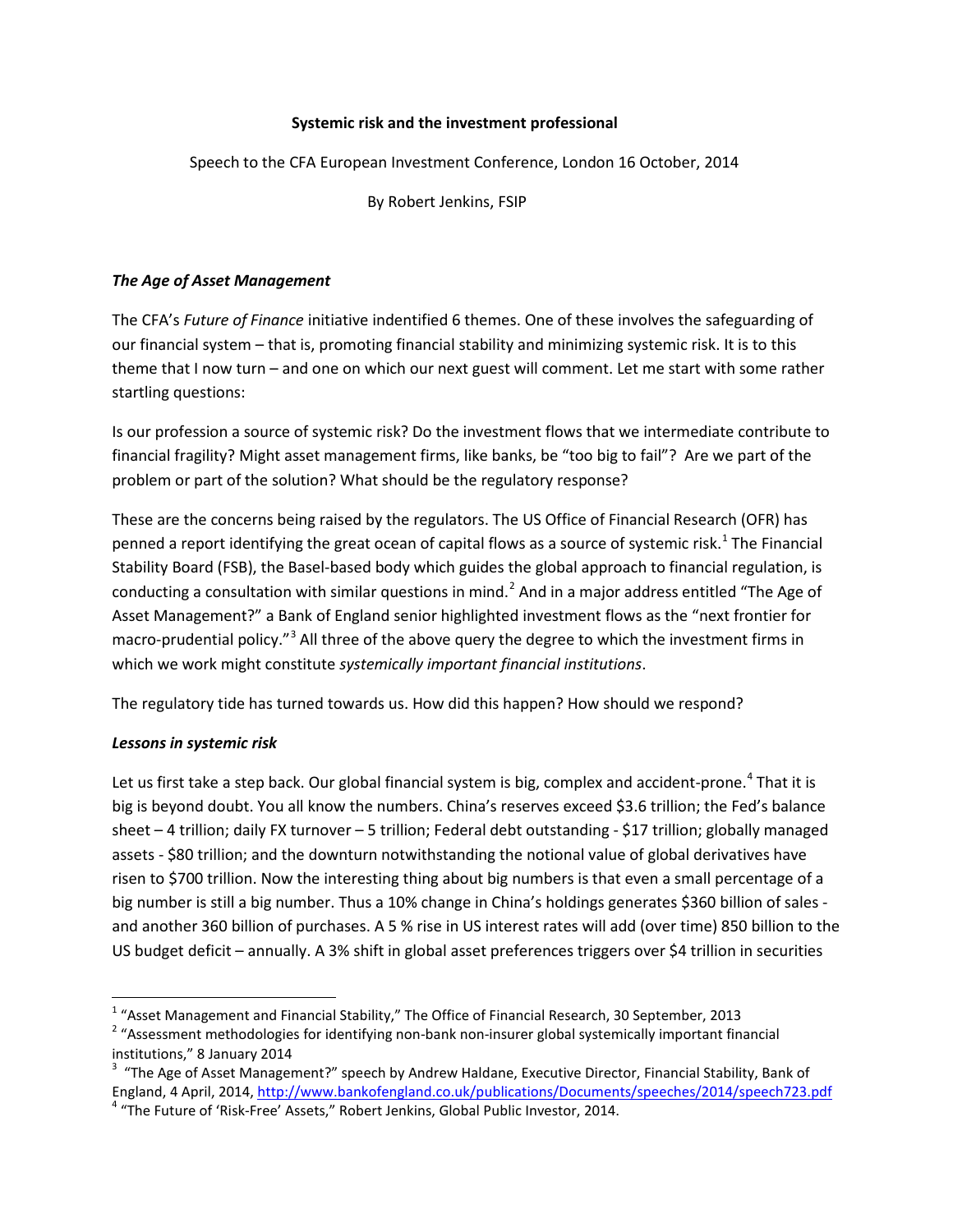transactions. And a mere 1 percent of derivative contracts gone wrong could cause some \$7 trillion in losses. Yes, the numbers are big.

The numbers are not only big in absolute terms they are big *relative* to the size of the economies they are meant to support. Indeed, the business of finance has soared as a percentage of total economic activity. In 1980 the financial sector in the OECD represented less than 10 pct of Gross Domestic Product. By 2007 it had reached over 30%. Transaction volumes have exploded. The total within the US economy alone – that is, the total turnover of equity trading, government and corporate debt, FX and exchange traded derivatives was 2.6 times GDP in 1970, 6.4 times by 1980 and some 52 times by the year 2000.<sup>[5](#page-0-3)</sup>

Beyond this general "*financialization*" of western economies there exists an unprecedented degree of complexity and interconnectivity. Thus subprime problems in Pittsburg popped up as write-downs in Dusseldorf. The prospect of "Grexit" threatened Europe and beyond. More recently taper tantrums at the Fed triggered tremors in Turkey.

Finally, we must add leverage to the mix. At the center of our financial universe is the banking system – creator of credit; counterparty to trading; generator, manager and transmitter of both risk and liquidity. When the banking system freezes, our financial system fractures. The banking system freezes when losses threaten to overwhelm banks' loss-taking ability. And their loss-taking ability is determined by the degree to which their risk-taking is funded with equity versus debt. In other words, financial stability hinges on the amount of capital in bank balance sheets. Going into the recent crisis most of the world's largest, complex and interconnected banks were excessively leveraged. Loss-absorbing capital was wafer thin. Not surprisingly market confidence evaporated quickly.

What *is* surprising is that regulators have failed to embrace the lessons of the debacle. Leverage remains excessive. Yes, new global standards have been agreed in Basel. They tighten definitions of banking risk and place an overall cap on leverage. But as currently set, the rules permit the balance sheets of banks to balloon to 33 times their equity. At that level, bank asset values need fall only 3 per cent to wipe out 100 percent of capital. A mere 1 percent drop leaves the institutions geared 50 times; a 2 percent fall, 100 times. How confidence-inspiring is that? At the next sign of stress how long do you suppose bank creditors will wait around to find out? How long will *you* wait? Now consider that some banks' balance sheets are equal in size to their home nation's GDP and you will grasp central bankers' admission that we have yet to eliminate the problem of too big to fail. How can this be? Might bank lobbying explain it? Yes, authorities are discussing further reductions in leverage – to perhaps 20 to 25 times. Do you find that reassuring?

# *Systemic risk and the investment professional*

Now what does all this have to do with us? Well, three things. First, we have a big stake in the banking rules from Basel - for the ultimate object of *banking* reform is to restore and enhance financial stability. And I can think of no segment of the financial sector that has a greater stake in stability than the

 <sup>5</sup> "Too much finance," IMF Working Paper, Jean-Louis Arcand, Enrico Berkes, and Ugo Panizza, June 2013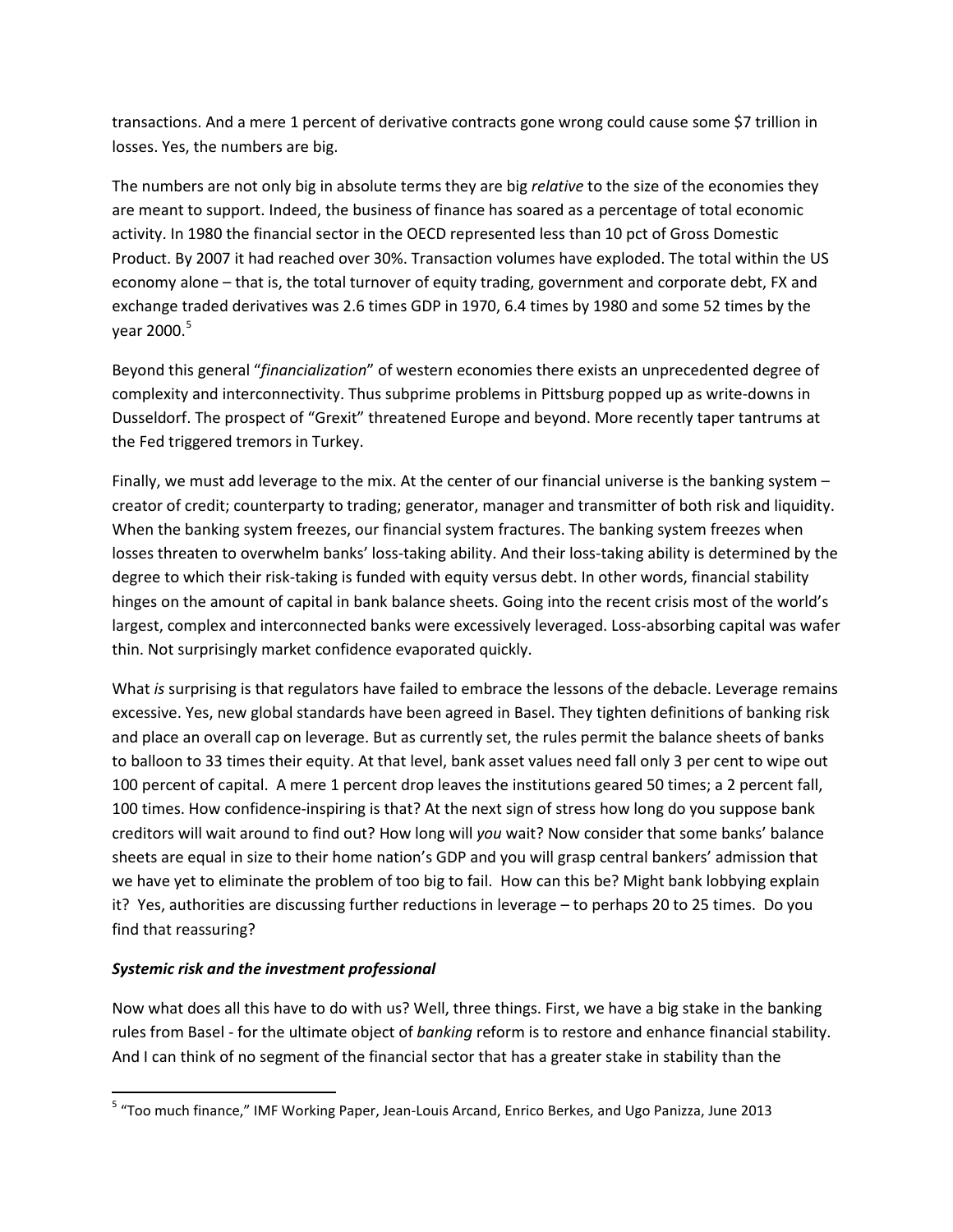investment management industry. Alas, no one has been less vocal on the subject. Just ask yourself: What was our industry's public position on too big to fail? What is our stance on too big to bail? What have we said about too big to jail? Is it possible that some institutions are just too big to manage? These are key questions of our time. For six years the reform debate has raged. For six years, with very few exceptions, we have kept our heads down and kept our mouths shut. In their struggle with the banking lobby politicians and regulators needed help. We might have made a difference. We would have made some friends.

Second, although we rarely pocket the same pay we are tarred with the same brush. Even at the very best of times, the niceties of "buy side" versus "sell side" are lost on the layman. But our continued reluctance to comment on the recklessness and fecklessness of investment banking has meant that neither public nor politician adequately distinguish between investment banking and investment management. We missed a golden opportunity not only to secure a seat at the reform table but to better differentiate ourselves in the process. To the man in the street, we are all investment bankers now.

Third, as you can see, we are next on the list. Why? Well, excessive leverage in the banking system leaves it vulnerable to collapse. Authorities suspect this. Western governments cannot afford a re-run. Treasuries know this. The public would not tolerate a repeat performance. Politicians fear this. So, the failure to resolve the issue of "too big to fail" risks spawning a regulatory campaign to spot and control any and all threats that might lead to bank failures. And so regulators look for threats. And when one starts looking one soon discovers that the world of capital flows is big, complex and could well overwhelm the meager capital buffers of our creators of credit. "Gees, we better try and control the investment flows as well." BlackRock is big therefore it must be systemically important. If it is systemically important it should be subject to regulaton." Well, regulators already do control the investment *firms*. But neither we nor they can control the investment *flows*. They might as well try to hold back the tides or abolish greed and fear.

### *What's to be done?*

So what is to be done? Well we need to stand up and we need to speak out. We have begun to do so. The CFA's Future of Finance initiative is mobilizing our membership to take a more active part in the financial issues of our day. I am very encouraged by the response and will support it in every way I can. But as an *industry* we are off to a bad start. Yes, we work *behind the scenes*. But the first time the *public* saw us get involved in financial reform was last year when we fought the extension of European bank bonus rules to our own investment industry. Though the right thing to do it was an unseemly debut.

Our industry's next foray into the fray was to pick a fight with the US authorities over the issue of Constant Net Asset Value money market funds. Reasonable regulators argued that if investors were led to believe that a fund would never break the buck, then the vendor had better have the wherewithal to pony up when it did. Alternatively they said; "Call it a floating NAV product. They do in Europe; why not in the US?" US firms fought it and, for the most part - "won." Bad move.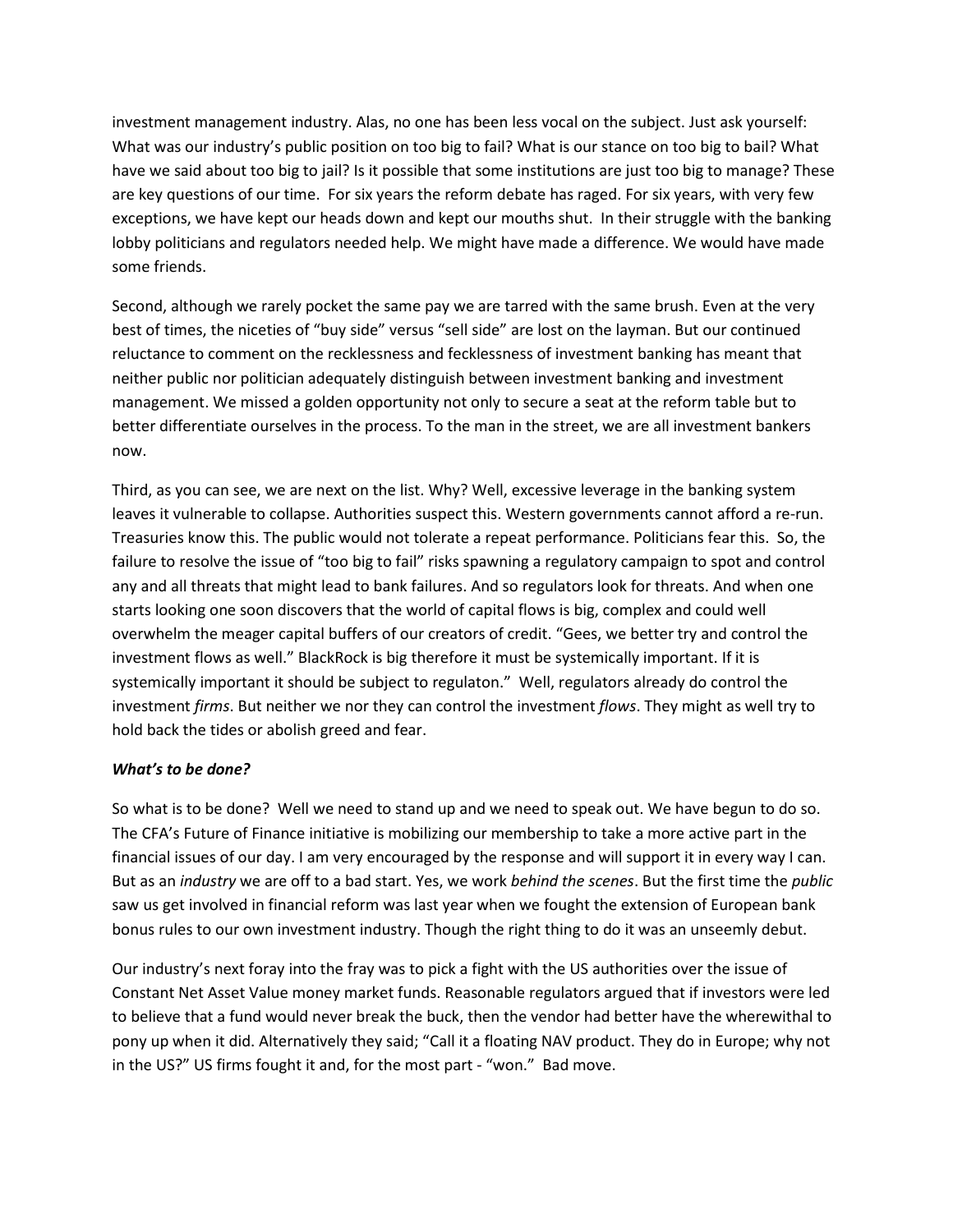A third opportunity now presents itself. That FSB consultation is part of a push to better understand and regulate the world of shadow banking. Non-bank, non-insurance financial intermediaries constitute the new hunting ground. Investment management falls squarely within the scope. Now at one level, the authorities' new-found interest in our industry is a good thing. When liquidity crises strike, it is as important to know the people who *have* the money as well as the one's who need it. But at another level this development is dangerous. Why? Because it distracts from the main issue – excessive leverage in the banking system that leaves it and therefore our financial system vulnerable to changes in the capitalist tides.

Our opportunity lies in doing now what our industry failed to do for the last six years. We need to show we are part of the solution and not part of the problem. We need to demonstrate that we are different. We do not deploy excess leverage. We do not act as principals. We are not subsidized by the tax payer. We are not too big to fail, bail or jail. When our clients supply funding or credit, it is most often 100 pct equity-backed. Even the hedge industry averages  $1/10^{th}$  the level of leverage deployed by the banks.

Indeed, in order to drive home the distinction we must be prepared to point fingers at the excessive leverage that regulators continue to permit in the *banking* system. We can both make our case *and* a major contribution by highlighting the job left undone. But we have to speak up. The OFR has raised the issue. The Bank of England has tabled the question. The FSB has passed us the podium. We need to grab it and offer a series of sound and hard hitting lessons in leverage. Money management firms – both large and small alike must send the same message. For unless authorities are to deny investors access to their money, those huge flows that we intermediate will most assuredly move in unexpected and at times exaggerated ways. In the case of money managers the clients will take the losses that result. But the authorities must ensure that the equity requirements protecting the banking system are sufficient so that the banks can take theirs – without taking down the system and without recourse to the taxpayer.

The current regulatory barrage is the understandable consequence of the recent traumas. Regulators and policymakers are right to act. But we must not confuse pronouncements with progress. The new banking regulations do not address excess leverage; they enshrine it. As a result, our system remains vulnerable and regulators are coming our way. I am sure the exercise will be instructive but it risks complicating our mandate without making the financial system safer. Fortunately, we are being given a rare second chance to have an impact. We must seize the occasion to play a part in the process.

### *It is not too late to make a difference*

Our industry is far from perfect but it *is* crucial to finance. We convert streams of savings into the rivers of capital that fuel economic growth. We offer investors the opportunity to diversify their assets into areas and at a cost that few could achieve on their own. Are we important to the system? Yes. Are we a threat in any major way? No. But we must make the case and we must help regulators understand where the real threats lie. To date we have done neither.